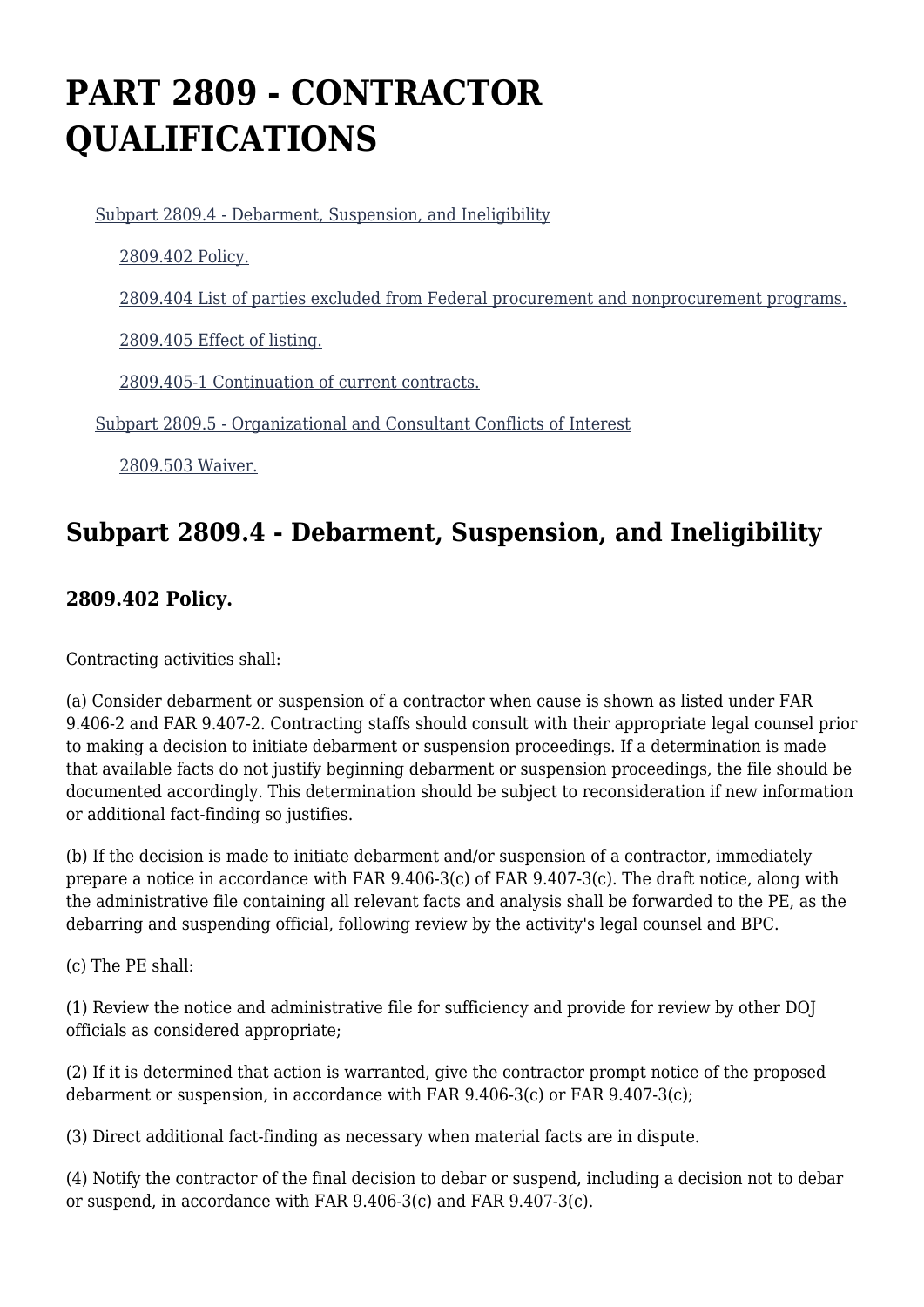## **2809.404 List of parties excluded from Federal procurement and nonprocurement programs.**

(a) The PE shall:

(1) Provide GSA notification of the information set forth in FAR 9.404(b) within five working days after debarring or suspending a contractor or modifying or rescinding such an action.

(2) Maintain agency-wide records of debarred or suspended contractors in accordance with FAR 9.404.

(b) Contracting activities shall provide an effective system to ensure that contracting staff consult the "List of Parties Excluded from Federal Procurement and Nonprocurement Programs" prior to soliciting offers from, awarding or extending contracts to, or consenting to subcontracts with contractors on the list.

# **2809.405 Effect of listing.**

(a) Contractors debarred, suspended, or proposed for debarment are excluded from receiving contracts, and bureaus shall not solicit offers from, award contracts to, or consent to subcontracts with these contractors, unless the HCA determines that there is a compelling reason for such action and the PE approves such determinations.

(b) Bids received from any listed contractor in response to an invitation for bids shall be entered on the abstract of bids, and rejected unless the HCA determines in writing that there is a compelling reason to consider the bid and the PE approves such action.

(c) Proposals, quotations, or offers received from any listed contractor shall not be evaluated for award or included in the competitive range, nor shall discussions be conducted with a listed offeror during a period of ineligibility, unless the HCA determines in writing that there is a compelling reason to do so and the PE approves such action.

## **2809.405-1 Continuation of current contracts.**

(a) In accordance with FAR 9.405-1, contracting activities may continue contracts or subcontracts in existence at the time a contractor is suspended or debarred unless it is determined that termination of the contract is in the best interest of the Government. In making this determination, contracting activities shall consider the seriousness of the act or omission leading to the debarment or suspension, the effect of debarment or suspension on the contractor's ability to continue operations, and the Department's ability to safeguard its interests and receive satisfactory performance.

(b) Contracting activities shall not renew or otherwise extend the duration of current contracts, or consent to subcontracts, with contractors debarred, suspended, or proposed for debarment, unless the HCA states, in writing, the compelling reasons for renewal or extension and the PE approves such action.